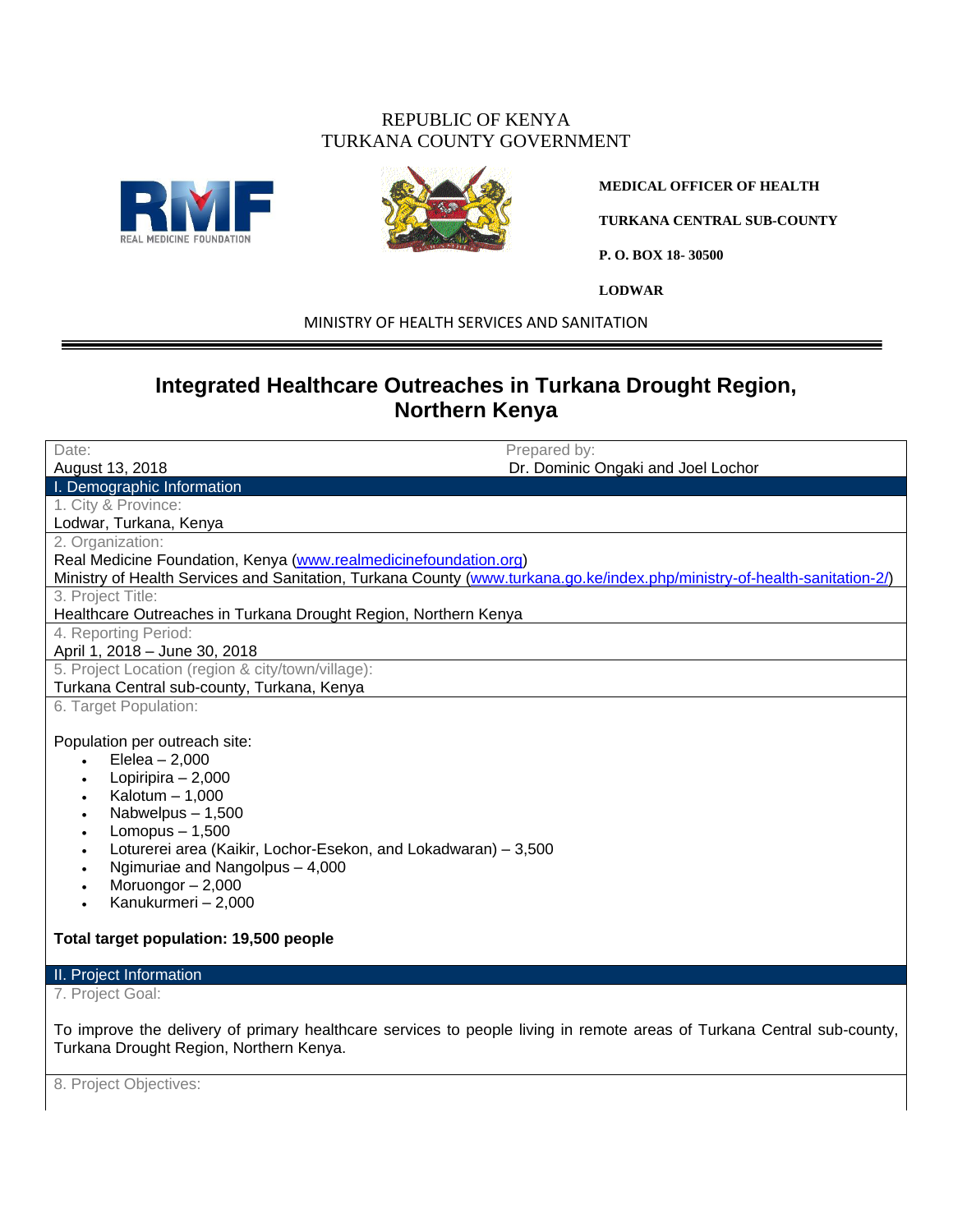Provide essential health services to area residents through monthly integrated outreaches:

- Nutrition services for children and pregnant and lactating mothers (PLM)
- Treatment of common health conditions
- **Deworming**
- Immunization services for children
- ANC services for pregnant women
- Vitamin A supplementation for children and pregnant and lactating mothers (PLM)
- Health education

9. Summary of RMF/MOH-sponsored activities carried out during the reporting period under each project objective (note any changes from original plans):

Within this reporting period (April to June 2018), we successfully carried out a total of 36 integrated outreach activities in the selected sites. These were made possible with support from RMF and the MOH.

The table below gives a summary of all activities carried out during the reporting period:

| Outreach<br><b>Site</b> | <b>Nutrition</b><br><b>Services</b> |                 | General<br><b>Treatment</b> |                  | Deworming       | <b>Fully</b><br><b>Immunized</b><br><b>Children</b><br>(FIC) |                  | <b>ANC</b><br><b>Services</b> | <b>Vitamin A</b><br>Supplementation |                 | <b>Health</b><br><b>Education</b> |
|-------------------------|-------------------------------------|-----------------|-----------------------------|------------------|-----------------|--------------------------------------------------------------|------------------|-------------------------------|-------------------------------------|-----------------|-----------------------------------|
|                         | <b>Children</b>                     | <b>PLM</b>      | <b>Children</b>             | <b>Adults</b>    |                 | $\leq 1$<br><b>YR</b>                                        | >1<br><b>YR</b>  |                               | <b>Children</b>                     | <b>PLM</b>      |                                   |
| Lokadwaran              | $\overline{21}$                     | $\overline{9}$  | 46                          | 30               | $\overline{25}$ | $\overline{2}$                                               | $\mathbf{1}$     | 10                            | $\overline{18}$                     | $\overline{7}$  | 111                               |
| Kaikir                  | $\overline{17}$                     | 11              | 28                          | 12               | 27              | $\overline{4}$                                               | $\mathbf 0$      | 12                            | 22                                  | 3               | 84                                |
| Lochor-<br>Esekon       | $\overline{31}$                     | 18              | 40                          | 17               | $\overline{38}$ | $\overline{3}$                                               | $\overline{1}$   | 17                            | 19                                  | 12              | 105                               |
| Lopiripira              | 63                                  | $\overline{20}$ | 62                          | 102              | 52              | $\overline{7}$                                               | $\overline{0}$   | $\overline{9}$                | 41                                  | 17              | 212                               |
| Elelea                  | $\overline{72}$                     | 25              | 98                          | 70               | 89              | $\overline{6}$                                               | $\overline{2}$   | $\overline{11}$               | 30                                  | 15              | $\overline{243}$                  |
| Nabwelpus               | 40                                  | $\overline{12}$ | 31                          | $\overline{29}$  | $\overline{25}$ | $\overline{2}$                                               | $\pmb{0}$        | $\overline{7}$                | $\overline{12}$                     | 6               | 108                               |
| Kalotum                 | 28                                  | $\overline{7}$  | 33                          | 40               | 16              | $\mathbf{1}$                                                 | $\mathbf 0$      | 14                            | 20                                  | 8               | 97                                |
| Moruongor               | 98                                  | 36              | 104                         | 73               | $\overline{78}$ | 6                                                            | $\mathbf{1}$     | 22                            | 61                                  | 20              | 304                               |
| Kanukurmeri             | 84                                  | $\overline{31}$ | $\frac{1}{112}$             | 39               | 81              | $\overline{9}$                                               | $\overline{2}$   | $\overline{18}$               | 58                                  | $\overline{31}$ | 283                               |
| Lomopus                 | $\overline{18}$                     | $\overline{4}$  | $\overline{22}$             | 17               | $\overline{27}$ | $\overline{2}$                                               | $\overline{0}$   | $\overline{8}$                | $\overline{9}$                      | $\overline{3}$  | 78                                |
| Ngimuriae               | $\overline{88}$                     | 41              | 120                         | $\overline{98}$  | 69              | 18                                                           | $\mathbf{1}$     | $\overline{20}$               | 70                                  | 18              | 369                               |
| Nangolpus               | 68                                  | $\overline{37}$ | 78                          | 64               | 61              | $\overline{12}$                                              | $\mathbf{1}$     | $\overline{12}$               | 63                                  | 15              | 210                               |
| <b>Total</b>            | 628                                 | 251             | 774                         | $\overline{591}$ | 588             | $\overline{72}$                                              | $\boldsymbol{9}$ | 160                           | 423                                 | 155             | 2,204                             |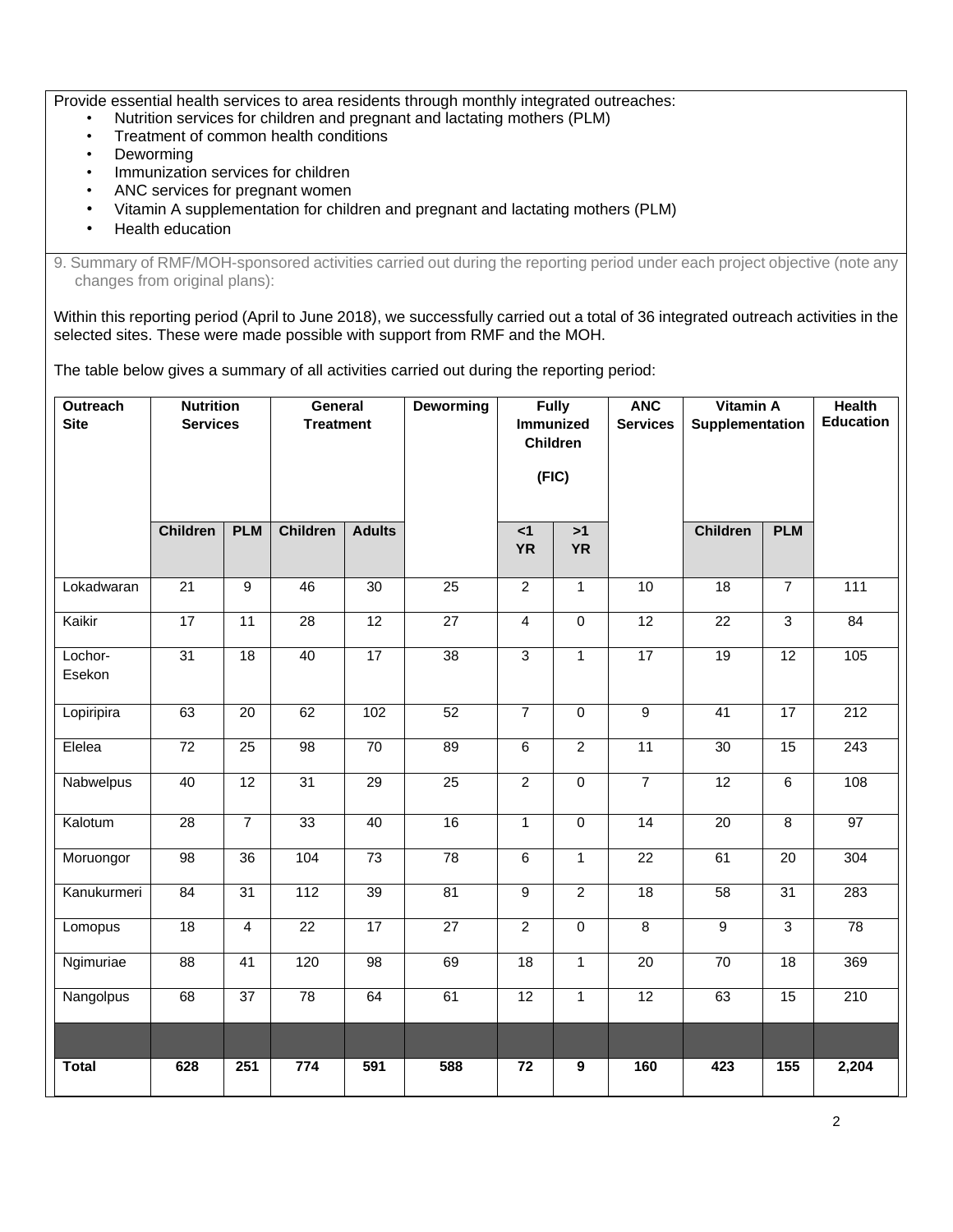Summary of work completed during this reporting period:

- **879** (628 children and 251 pregnant and lactating mothers) received nutrition services.
- **1,365** (774 children and 591 adults) were treated for general ailments.
- **588** received deworming services.
- 81 children were fully immunized.
- **160** pregnant mothers received antenatal services.
- **578** (423 children and 155 pregnant and lactating mothers) received Vitamin A supplementation.
- **2,204** people received public health messages through health education outreaches.

10. Results and/or accomplishments achieved during this reporting period:

Below is a breakdown of the performance of various activities and indicators during the reporting period;

#### **Nutrition Services and Vitamin A Supplementation**

During this three-month period, many women and children have benefited from the outreaches through nutrition services and Vitamin A supplementation. Using MUAC (mid-upper arm circumference), clients were categorized as having normal nutritional status or being severely or moderately malnourished. A total of **879 children and pregnant and lactating mothers** (PLM) benefited from nutritional support. A total of **578** clients received Vitamin A supplementation. Among them, **423** were children and **155** were pregnant and lactating mothers.

These achievements can be attributed to the support from RMF, the county government, and other supporting agencies.

#### **Immunization Activities**

The project has also enabled communities in remote areas to access vaccination as a way of improving the immunity of our children. During this reporting period, we have been able to fully immunize **81** children. Additionally, other children have benefited from various immunization antigens like OPV3, Penta 1, Penta 3, and Measles 3.

The graph below shows the proportions of fully immunized children (FIC) within the reporting period, according to DHIS data.



#### **Antenatal Services**

In the effort to promote quality services for pregnant women, reduce maternal mortality rates, and improve pregnancy outcomes, outreaches to disadvantaged communities play a key role. During this reporting period, we managed to provide antenatal services to **160** pregnant women. Many women received a tetanus toxoid vaccination, IFAS, and Vitamin A supplementation. This is an indicator that we are closely monitoring, especially 4<sup>th</sup> ANC coverage, with the goal of improving skilled deliveries performance and eventually reducing maternal mortality rates. Health education has also been in important in improving the health seeking behaviors of pregnant women.

The graphs below illustrate the proportion of 4<sup>th</sup> ANC attendance and skilled deliveries within the reporting period.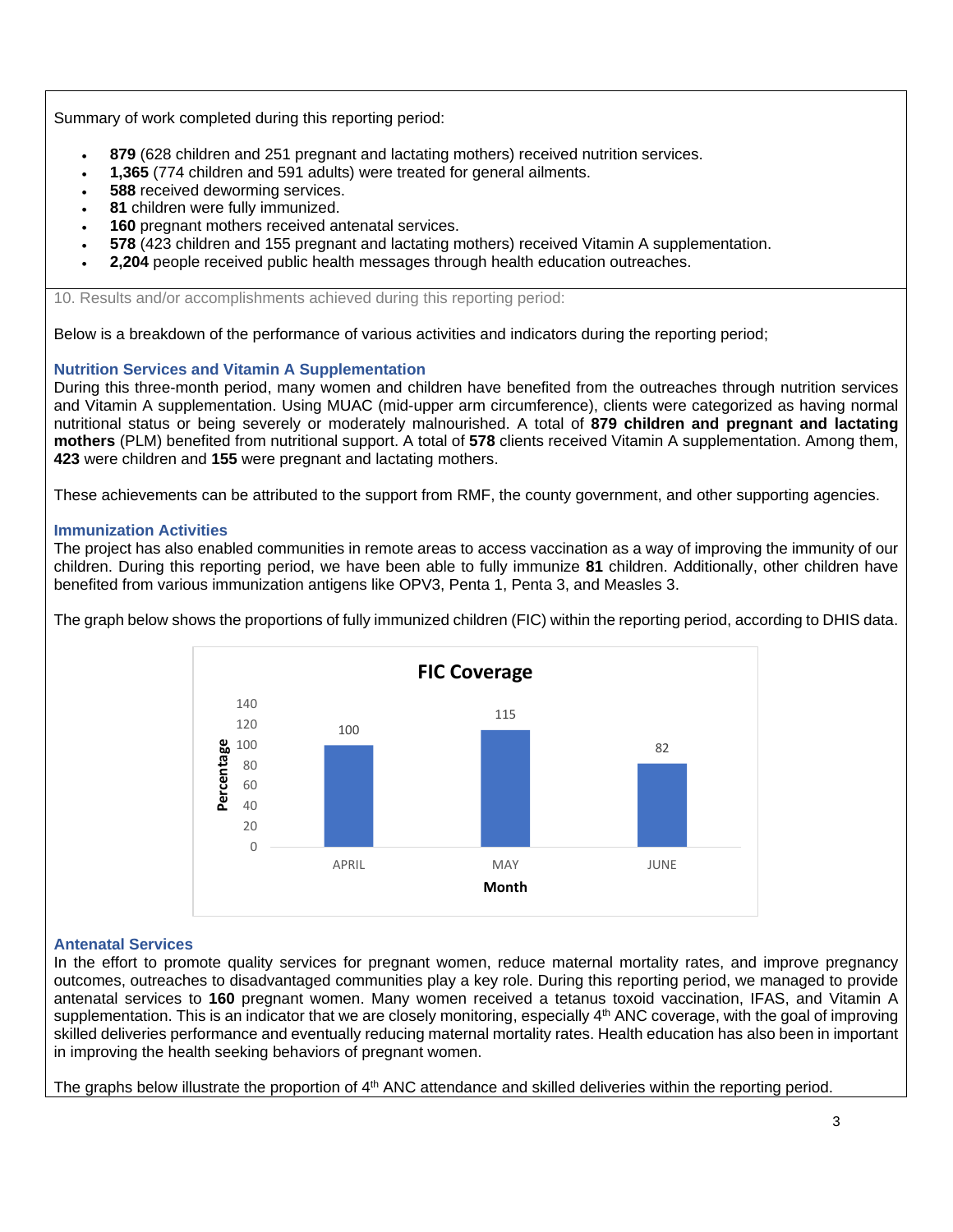

#### **Deworming Services**

A total of **588** clients received deworming services.



#### **General Treatment**

One of the key activities within this project is management of minor illnesses and other conditions affecting the target population. The county government has been supportive in terms of providing essential drugs to enable us to offer treatment for conditions like malaria, respiratory tract infections, urinary tract infections, skin conditions, and eye infections. This has contributed to a reduction in mortality caused by these conditions. During this reporting period, we were able to offer treatment to **1,365** clients, of which **774** were children and **591** were adults.

#### **Health Promotion and Education**

Health promotion and education play primary roles in disease prevention and pave the way for better healthcare within the community. We have achieved milestones in the performance of different indicators by laying a stable foundation in this sector. During each outreach activity, our dedicated staff begins by giving health talks to the target population. This empowers the community with quality knowledge on how to protect themselves from a number of health-related conditions. During this reporting period, the community was educated on a number of topics, including MNH, immunization, public and environmental health, and HIV and other STIs. All talks are aimed at curbing the spread of health-related conditions by putting in place adequate control measures to mitigate these. We managed to reach a total of **2,204** individuals with such messages during this reporting period.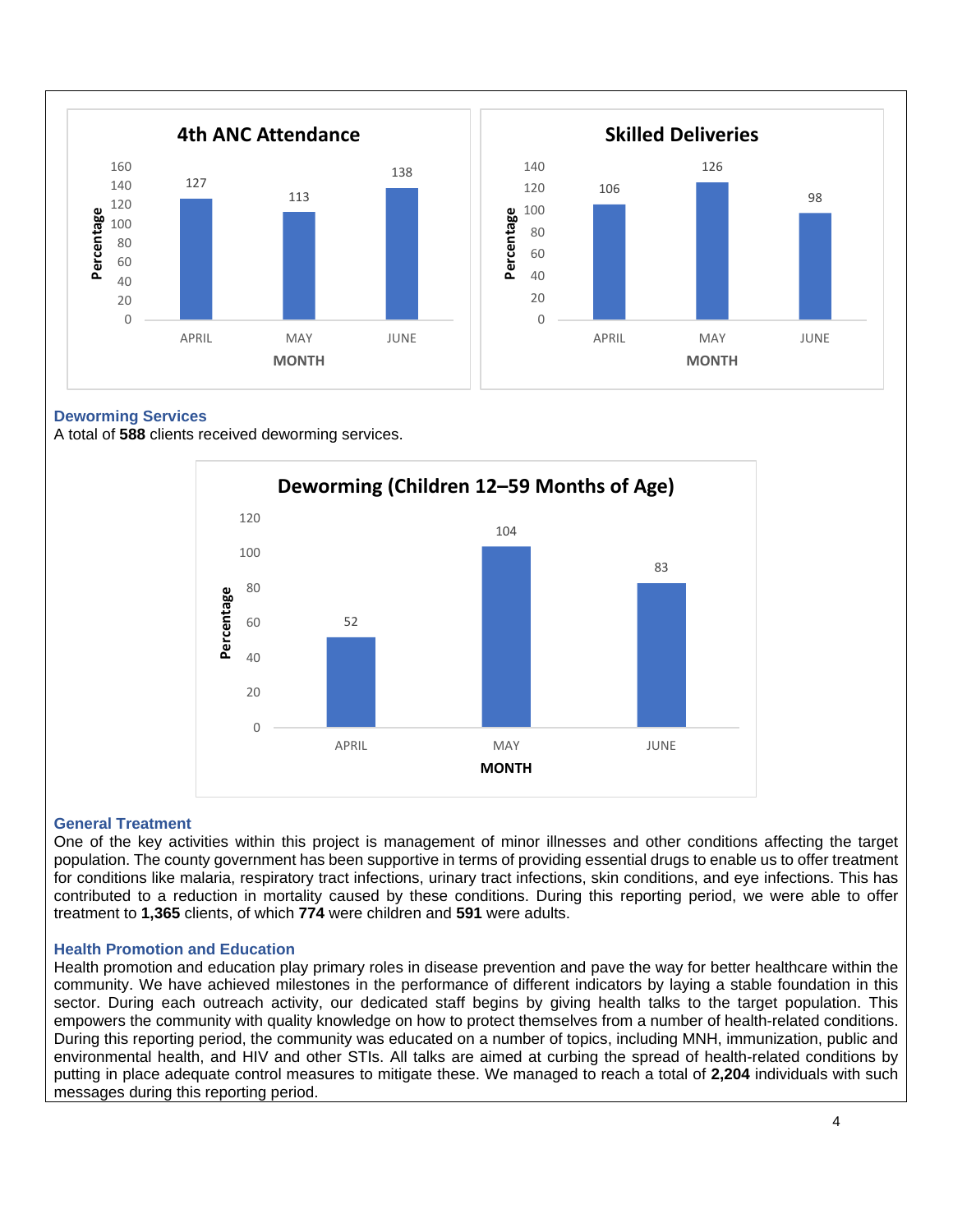11. Impact this project has on the community (who is benefiting and how):

Working in partnership with RMF has enabled Turkana Central sub-county to reach rural populations that would otherwise have difficulty accessing medical services. The project has safeguarded this population from exploitative witchdoctors who have taken advantage of their need for medical attention. Also, the nomadic nature of our population makes accessibility to services a major challenge. With this program, we are able to reach as many people as we can in their temporary settlements. This has resulted in the improvement of performance indicators, showing overall health gains for the population.

12. Number served/number of direct project beneficiaries (for example, average number treated per day or month and if possible, per health condition):

- **879** (628 children and 251 pregnant and lactating mothers) received nutrition services.
- **1,365** (774 children and 591 adults) were treated for general ailments.
- **588** received deworming services.
- 81 children were fully immunized.
- **160** pregnant mothers received antenatal services.
- **578** (423 children and 155 pregnant and lactating mothers) received Vitamin A supplementation.
- **2,204** people received public health messages through health education outreaches.

13. Number of indirect project beneficiaries (geographic coverage):

**19,500** people living in in remote areas of Turkana Central sub-county, Turkana Drought Region, Northern Kenya.

14. If applicable, please list the medical services provided:

Through our integrated health outreaches, we provide the following primary healthcare services:

- Nutrition services for children and pregnant and lactating mothers (PLM)
- Treatment of common health conditions
- **Deworming**
- Immunization services for children
- ANC services for pregnant women
- Vitamin A supplementation for children and pregnant and lactating mothers (PLM)

15. Please list the five most common health problems observed within your region.

- Respiratory Tract Infections
- Malaria
- **Gastroenteritis**
- **Skin Diseases**
- Eye Infections

16. Notable project challenges and obstacles:

- Competing activities leading to a compromise in quality supervision and technical support by the sub-county health management team (SCHMT) during outreaches as well as the delayed compiling of reports.
- Poor network coverage hampering telemedicine and consultations through phone calls.
- Poor road network hampering movements into some areas.

17. Plans and recommendations for the next reporting period:

- Joint supervisions with the MOH and RFM team.
- Proper forecasting of immunization antigens and pharmaceuticals to avoid unnecessary stock-outs.
- Continue carrying out the integrated outreaches.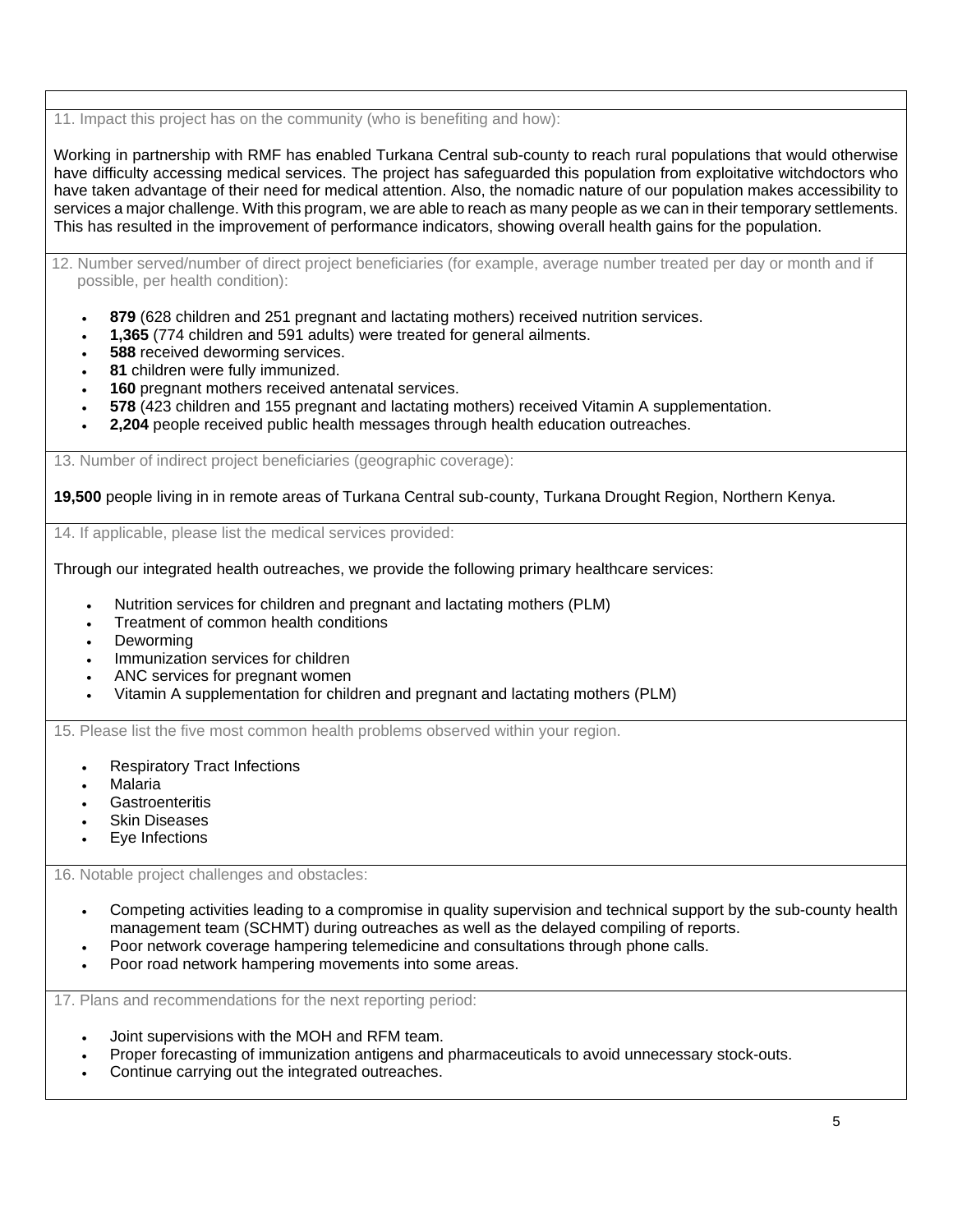18. If applicable, summary of RMF/MOH-sponsored medical supply distribution and use: N/A

19. Success story(s) highlighting project impact:

# Please see Project Photos.

20. Photos of project activities (file attachment is fine):

# **Project Photos**





 *Beneficiaries at Elelea HIV testing services (HTS) delivery*



*Beneficiaries at Nangolpus* **Beneficiaries at Lopiripira** 

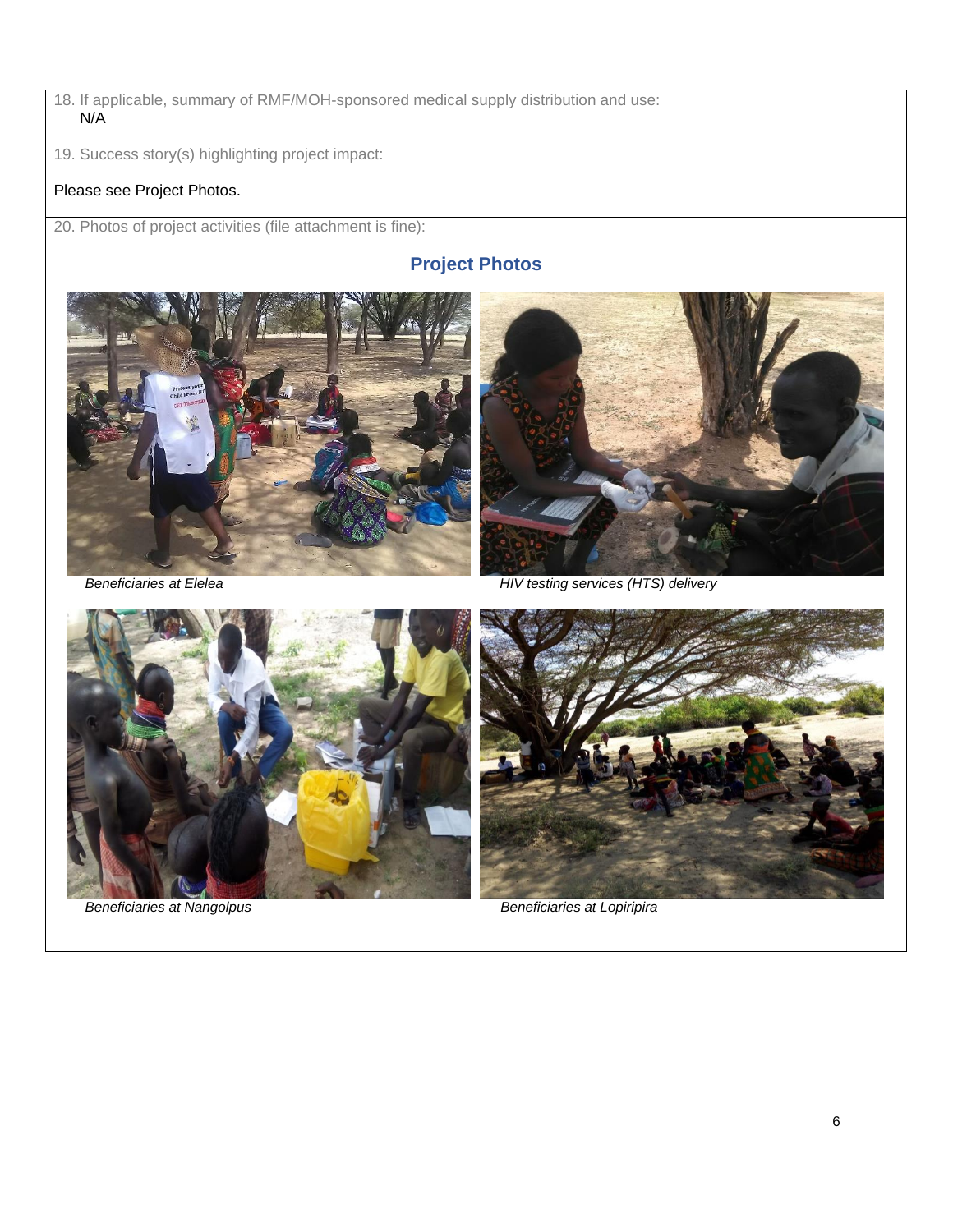

*Delivery of nutrition commodities at Elelea*



*Preparation for an outreach at Nabwelpus* **Beneficiaries at Nangolpus** 





*Beneficiaries at Lopiripira*